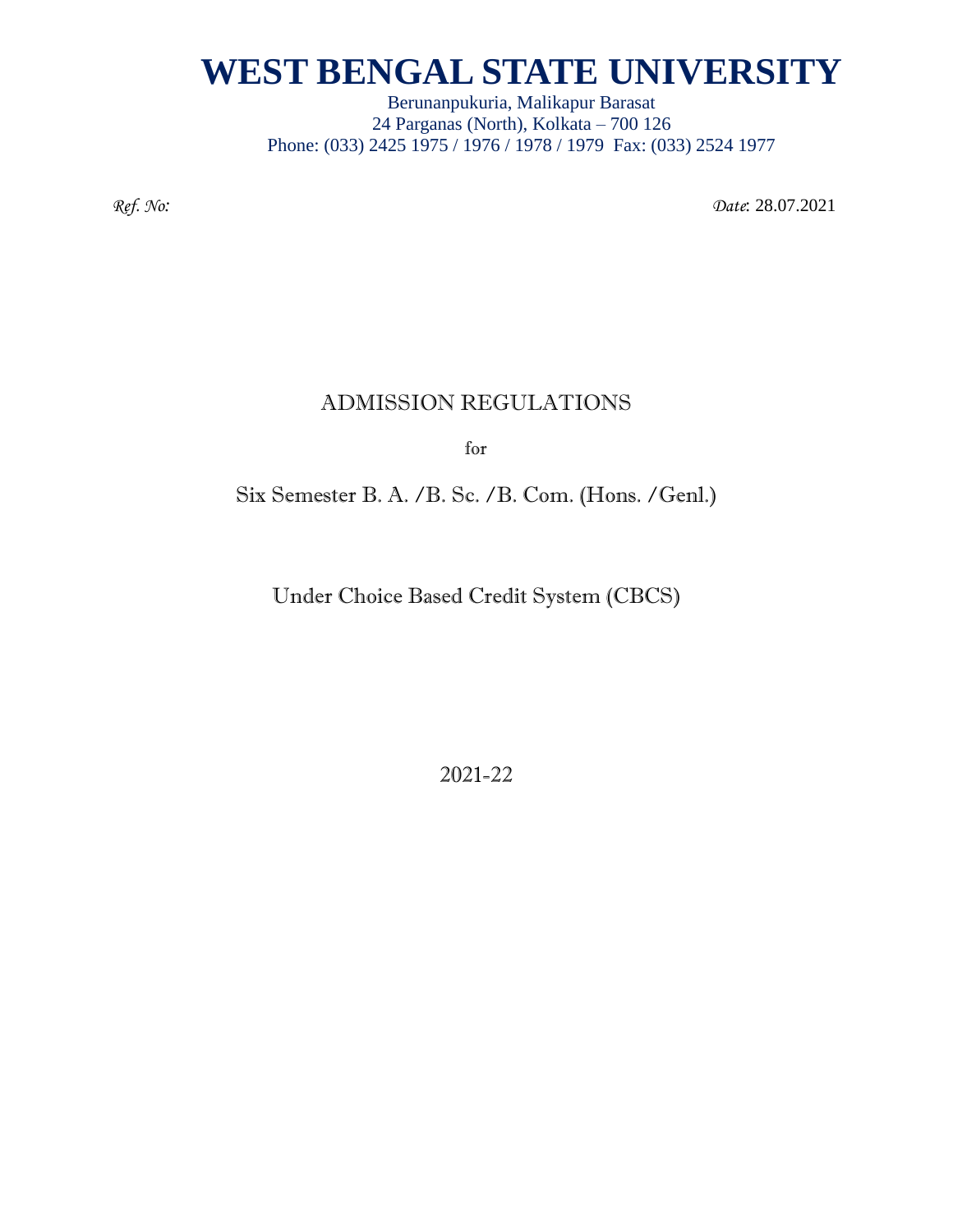Berunanpukuria, Malikapur Barasat 24 Parganas (North), Kolkata – 700 126 Phone: (033) 2425 1975 / 1976 / 1978 / 1979 Fax: (033) 2524 1977

*Ref. No: Date*: 28.07.2021

#### **Regulations for Admission to the Six Semester B.A./B.Sc./B.Com. (Honours and General) Courses of Studies effective from the Academic Session 2018-2019 under Choice Based Credit System.**

#### **1. Admission Qualifications:**

A candidate who has passed the Higher Secondary  $(10+2)$  or its equivalent examination is eligible to seek admission to the First Semester of the Six Semester B.A./B.Sc./B.Com. (Hons and Genl) or B. A. Music. (Hons. and Genl.) Course of studies provided he/she has also passed in English having full marks not being less than 100.

In any case, where there is an ambiguity regarding the admissibility of a particular examination at the Higher Secondary  $(10+2)$  level of study, the matter shall be referred to the Equivalence Committee of the University who shall determine the eligibility of the said examination.

However, no candidate, in general, shall be allowed for admission in the course after a lapse of more than 3 years from the year of passing the previous qualifying examination. Those desirous to do so will seek permission from the University Authority.

The year of admission shall not be taken into account while calculating 3 years from the year of passing the previous qualifying examination.

However, in exceptional cases a candidate may be allowed for admission after 3 years of the previous qualifying examination but within 3 years after discontinuation of a recognized regular Course of Study. Those desirous to do so will seek permission from the University Authority. *This exception is valid for both Honours and General courses of study*.

For the purpose of determining eligibility for admission to the Honours Course, aggregate marks shall be calculated by adding the marks of **top four subjects in order of marks secured by a candidate**. However, marks in compulsory Environmental Education/Studies shall not be taken into account for calculation of aggregate marks. If the subject "Environmental Science" is studied as an elective subject of 100 marks, it may be taken into account for the purpose of determining the aggregate marks.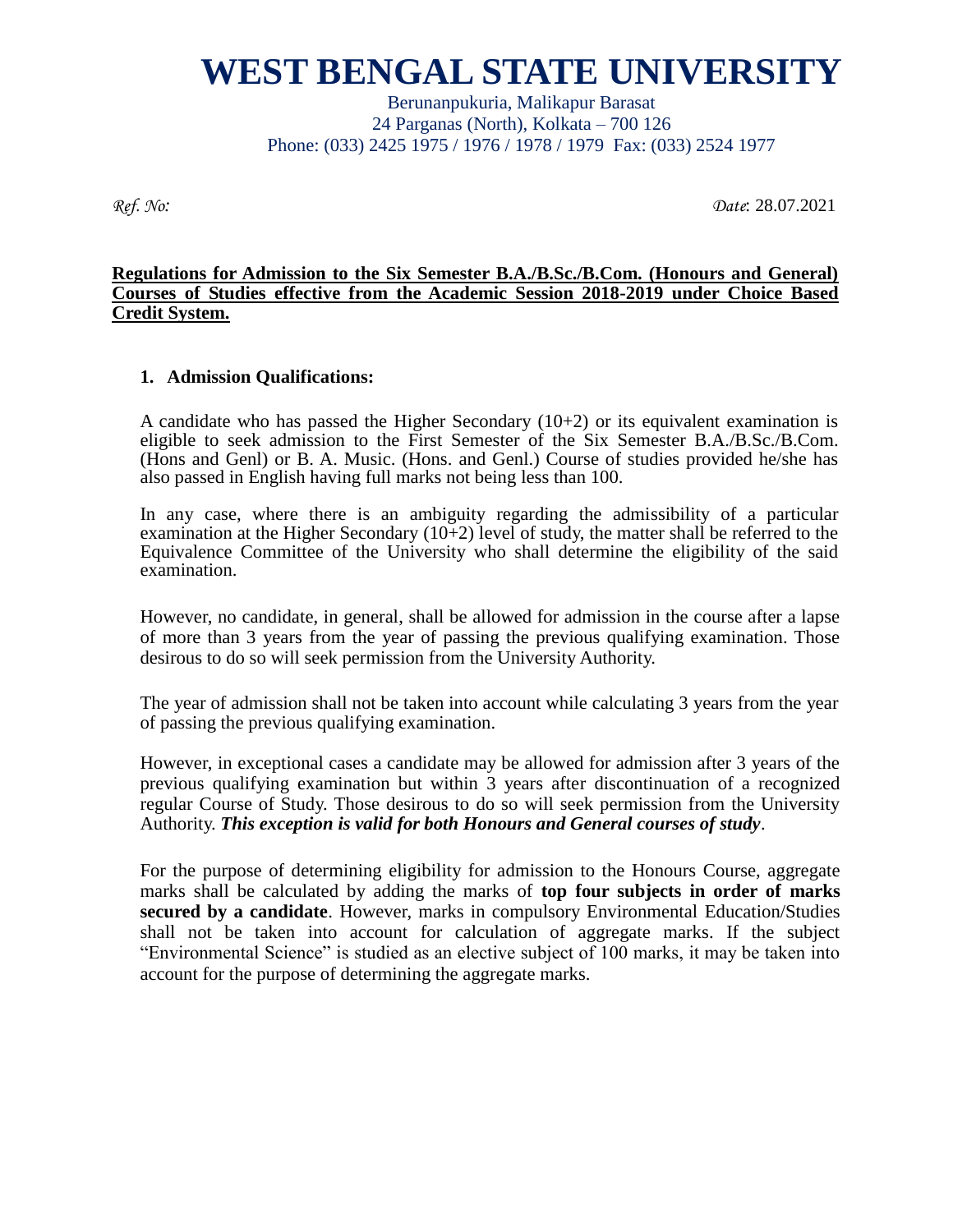Berunanpukuria, Malikapur Barasat 24 Parganas (North), Kolkata – 700 126 Phone: (033) 2425 1975 / 1976 / 1978 / 1979 Fax: (033) 2524 1977

*Ref. No: Date*: 28.07.2021

### **2. Eligibility Condition**

### 2(a) **A candidate taking up Honours Course in a subject must have obtained:**

i) A minimum of 50% marks in the aggregate and 45% marks in the subject or related subject at the previous qualifying examination. In case of B. Mus. (Hons.) 45% marks in the aggregate and 45% marks in the subject Music in the pre-qualifying examination.

**OR**

ii) 55% marks in the subject or related subject at the previous qualifying examination.

**OR**

iii) 50% marks in the aggregate when the candidate has not studied the subject in his/her previous qualifying examination provided all the other clauses are satisfied.

However, if in any Honours subject, the number of applications are so low that even the permitted intake of the college cannot be filled up, then the Principal may use his discretionary power to reduce the minimum requirement for admission in that subject. **A written note in that respect should reach the Registrar for consideration of that decision for a final approval by the University and the decision will be communicated to the Dept. of Higher Education, Govt. of West Bengal for information.** 

2 (b) However, candidates belonging to the Scheduled Caste or Scheduled Tribe Community taking up Honours Course of study must have obtained a minimum of 40% marks in the aggregate and 40% marks in the subject or related subjects at the previous qualifying examination, as the case may be.

#### **3. Candidates from other Boards**

 $3(a)$  Students, who have passed the Higher Secondary (10+2) examination or its equivalent from the All India Boards/Councils or State Boards/Councils including Open Schools and vocational studies, are eligible for study at the UG level.

 $3.6$ ) Students who have passed the Higher Secondary (10+2) examination or its equivalent from the All India Boards/Councils (i.e. CBSE, ISC and National Institute of Open Schooling) are not required to submit the Migration Certificate for getting Registration under this University.

3.(c) Any dispute regarding eligibility criteria would be resolved by the Equivalence Committee set up by the University or by the Executive Council in its absence.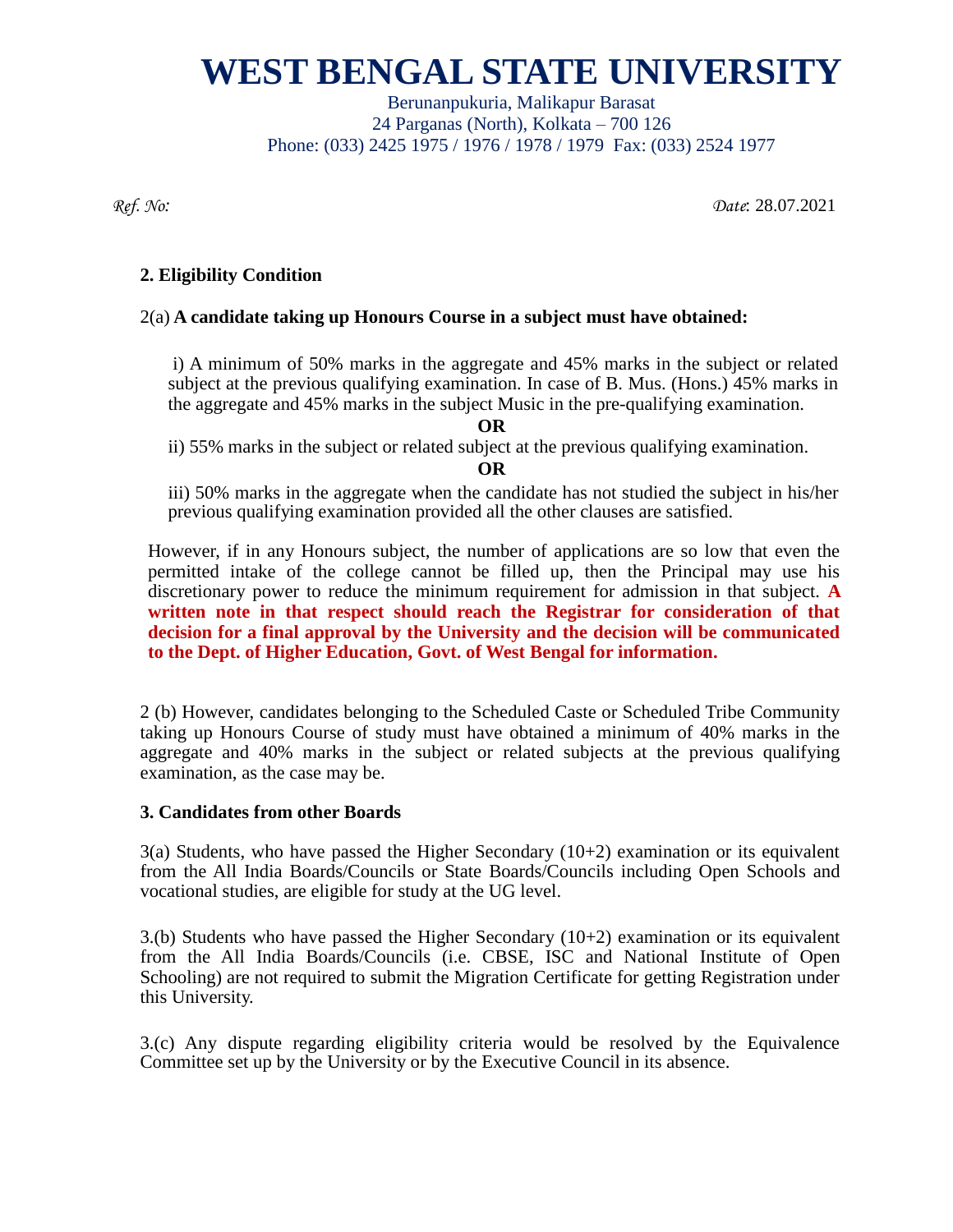Berunanpukuria, Malikapur Barasat 24 Parganas (North), Kolkata – 700 126 Phone: (033) 2425 1975 / 1976 / 1978 / 1979 Fax: (033) 2524 1977

*Ref. No: Date*: 28.07.2021

### **4. Choice of Courses**

4(a). For the B.A./B.Sc. (Honours) Course of Studies, a candidate is required to choose his/her Honours in a discipline and two other disciplines for Generic Elective courses, from among Group-I to Group-VIII as follows by taking not more than one discipline from any of the groups mentioned hereunder:

4 (b). For the B.Sc. (General) Course of Studies, a candidate is required to choose three disciplines from among Group-I to Group-VIII as follows by taking not more than one discipline from any of the groups mentioned hereunder:

4 (c). For the B.A. (General) Course of Studies, a candidate is required to choose two main disciplines and for Generic Elective courses the student is required to choose a third discipline, from among Group-I to Group-VIII as follows by taking not more than one discipline from any of the groups mentioned hereunder:

### **GROUPS of disciplines**

| Gr. I.:     | Physics, Zoology, Education, Film Studies, Physical Education, Human Rights,<br><b>Women Studies</b>   |  |  |  |  |  |
|-------------|--------------------------------------------------------------------------------------------------------|--|--|--|--|--|
| Gr. II:     | Mathematics, Human Development, History, Environmental Science                                         |  |  |  |  |  |
| $Gr. III$ : | Chemistry, Sociology, Defense Studies, Music, Arabic, Sanskrit,<br>Bio-chemistry                       |  |  |  |  |  |
| Gr.IV:      | Botany, Economics, Food & Nutrition                                                                    |  |  |  |  |  |
| Gr. V:      | Political Science, Electronics, Industrial Fish & Fisheries                                            |  |  |  |  |  |
| Gr. VI:     | Geography, Molecular Biology, Psychology, Philosophy, Microbiology,<br>Journalism & Mass Communication |  |  |  |  |  |
| Gr. VII:    | Statistics, Physiology, English                                                                        |  |  |  |  |  |
| Gr. VIII :  | Anthropology, Computer Science, Bengali, Hindi, Urdu, Computer Application                             |  |  |  |  |  |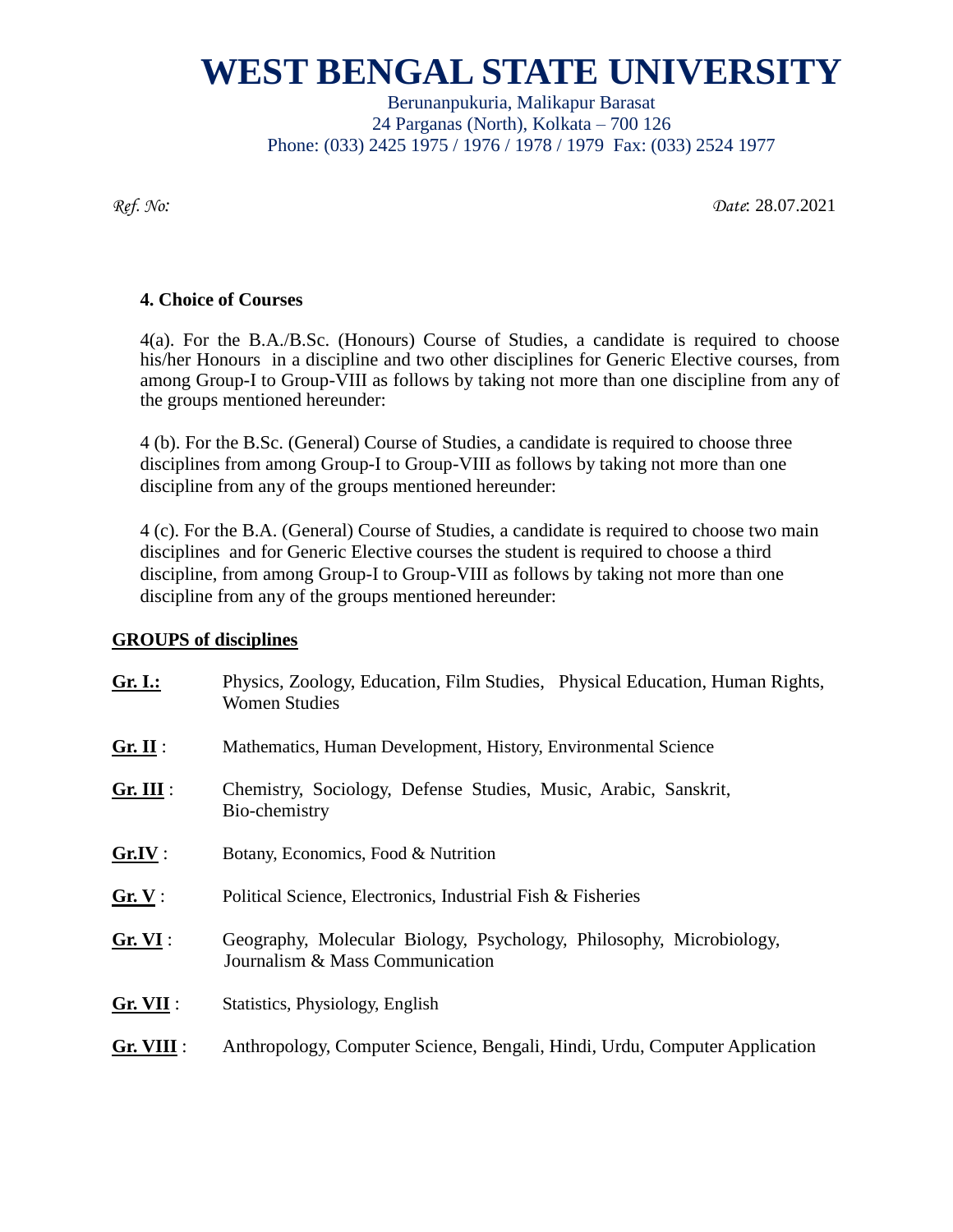Berunanpukuria, Malikapur Barasat 24 Parganas (North), Kolkata – 700 126 Phone: (033) 2425 1975 / 1976 / 1978 / 1979 Fax: (033) 2524 1977

*Ref. No: Date*: 28.07.2021

### **5. Mandatory Subject Requirement (at H. S. level)**

A candidate shall be allowed to take up the discipline (s) under heading "**A**" if he/she had passed the subject (s) under heading "**B**" at the previous qualifying examination.

| Sl.            | A                            | S1.            | B                                                           |
|----------------|------------------------------|----------------|-------------------------------------------------------------|
| No.            |                              | No.            |                                                             |
| 1              | Mathematics                  | $\mathbf{1}$   | Mathematics                                                 |
| $\overline{2}$ | Statistics                   | $\overline{2}$ | <b>Statistics/Mathematics</b>                               |
| 3              | Physics                      | 3              | Physics and Mathematics                                     |
| $\overline{4}$ | Chemistry                    | $\overline{4}$ | Chemistry and Mathematics                                   |
| 5              | Zoology                      | 5              | Zoology/Biology/Biotechnology/Life Science                  |
| 6              | Botany                       | 6              | Botany/Biology/Biotechnology/Life Science                   |
| 7              | Physiology                   | 7              | Physiology/Biology/Biotechnology/Life Science               |
| 8              | Anthropology                 | 8              | Anthropology/Biology/Biotechnology                          |
| 9              | Molecular Biology            | 9              | Chemistry/Physics and Biology/Biotechnology/Life Science    |
| 10             | Micro Biology                | 10             | Chemistry/Physics and Biology/Biotechnology/Life Science    |
| 11             | <b>Computer Science</b>      | 11             | Computer Applications/Computer Science/ Mathematics         |
| 12             | Electronics                  | 12             | Electronics/Physics and Mathematics                         |
| 13             | Commerce                     | 13             | Accountancy/ Business Economics<br>including Business       |
|                |                              |                | Mathematics/ Business Organisation/ Mathematics/Economics/  |
|                |                              |                | Statistics/ Commerce/ Accounts/ Business Studies/ Financial |
|                |                              |                | Accounting/ Office Management and Secretarial Practices/    |
|                |                              |                | Elements of Cost Accountancy and Auditing/ Book Keeping/    |
|                |                              |                | Business Mathematics/ Cost Accountancy and Principle of     |
|                |                              |                | Management                                                  |
| 14             | <b>Environmental Science</b> |                | 14 Chemistry/Physics/Mathematics/Geography                  |
| 15             | Food and Nutrition           |                | 15 Chemistry and Biology/Life Science                       |
|                | Agriculture &Rural           |                | Physics/Chemistry/Biology/Economics/Anthropology/           |
| 16             | Development                  | 16             | Mathematics/Geography/Sociology                             |
| 17             | Geography                    | 17             | Geography/Economics/Statistics/Mathematics/Biology          |
| 18             | Economics                    | 18             | Mathematics                                                 |
|                |                              |                |                                                             |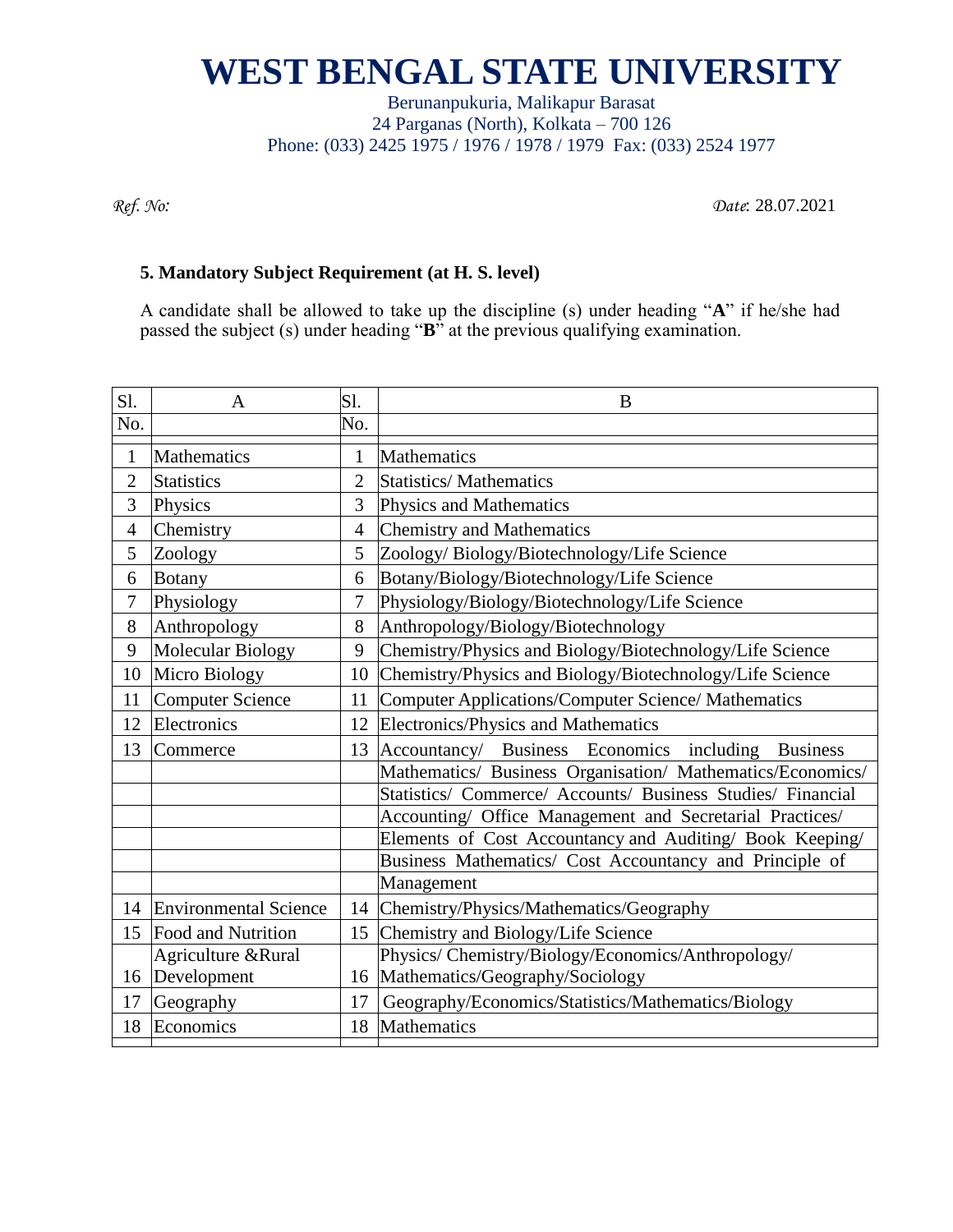Berunanpukuria, Malikapur Barasat 24 Parganas (North), Kolkata – 700 126 Phone: (033) 2425 1975 / 1976 / 1978 / 1979 Fax: (033) 2524 1977

*Ref. No: Date*: 28.07.2021

#### **6. Some Special conditions for admission to Honours & General Courses as follows:** To take up Honours in any subject, the candidate has to pass in that "subject" or "any related subject" in the H.S. examination. In the above table, in general, "subject" and "related subject" are given under the columns A and B. However, the following restrictions supersede the previous clause.

i) For B. Com. (Honours) Course, the word "subject" or "related subject" shall mean exactly the same list as given in Serial No. 13 under Column B above.

ii) **Economics:** A candidate shall be allowed to take up Honours in Economics if he/she has passed in Mathematics with atleast 45% marks at the H.S. or its equivalent Examination. However, it is advisable that a student pursuing Honours in Economics takes Mathematics as a Generic Elective (for pursuing higher studies in the subject in future).

A student shall be given B.Sc Honours degree in Economics if he/she takes up at least one discipline from the Science group for his/her Generic Elective (as given in sec 7b) and shall be awarded B.A Honours degree in Economics if both the disciplines chosen for Generic Electives are from the Arts & Humanities group (as given in sec 7a).

A student will be given B.Sc degree in Economics if he/she earns required number of credits in the structure appropriate for B.Sc General and chooses at least one discipline from science group besides economics.

A student will be given B.A. degree in Economics if he/she earns required number of credits in the structure appropriate for B.A. General and chooses the other main discipline (and not the Generic Elective) from Arts & Humanities group besides economics.

- (iii) **Mathematics:** a candidate, who has passed Mathematics (and not Business Mathematics) at H.S. level, is eligible for admission to Mathematics Honours course. A student will only be given the B.Sc degree for Mathematics subject. It is mandatory for the student to choose both the subjects from the Science group (as given in sec 7b) to be eligible for the aforesaid degree.
- (iv) **Bio-Chemistry:** Students studying Honours in Biochemistry will have to take elective subjects as stand hereunder and in conformity with Grouping of subjects: (a) Any one of the subjects: Physics/Mathematics/Statistics

 $\mathcal{R}_{\mathcal{L}}$ 

(b) Any one of the subjects: Zoology/Botany/Microbiology/Physiology /Molecular Biology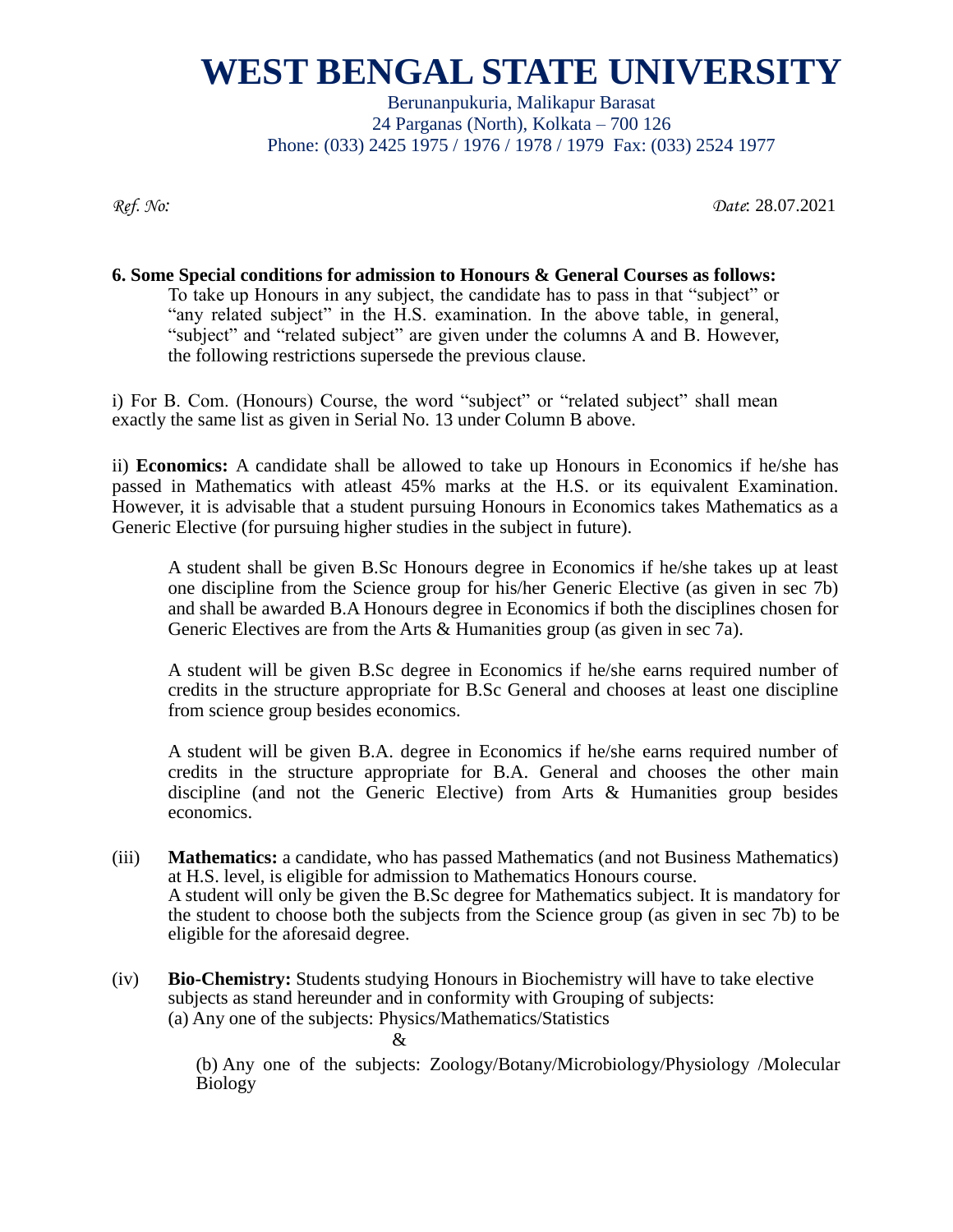Berunanpukuria, Malikapur Barasat 24 Parganas (North), Kolkata – 700 126 Phone: (033) 2425 1975 / 1976 / 1978 / 1979 Fax: (033) 2524 1977

*Ref. No: Date*: 28.07.2021

**v) Microbiology:** Students studying Honours in Microbiology will have to take elective subjects from the following list:

Chemistry and Mathematics/ Physics / Botany/Zoology/Physiology

**vi) Anthropology:** Students pursuing Honours in Anthropology should take Generic Elective disciplines from the Science Group (as given in sec 7b).

**vii) Education/Sociology:** Subjects Psychology, Philosophy, Mathematics, Sociology, Education, Economics, Political Science, History be treated as related subject.

**viii) Philosophy:** Subject Psychology is a related subject.

**ix) Food and Nutrition:** A candidate shall be allowed to take up Honours in Food and Nutrition if he/she has passed in Chemistry at the H.S. Examination and has to take up **Chemistry as one of the elective subject.**

*However, the students for General Course, studying Chemistry at the H.S level is not mandatory*

A student will only be given the B.Sc degree for Food and Nutrition subject. It is mandatory for the student to choose both the subjects from the Science group (as given in sec 7b) to be eligible for the aforesaid degree.

**x) Physics:** Students studying Honours in Physics will have to take elective subjects as stand hereunder and in conformity with Grouping of subjects:

(a) One of the subjects: Mathematics

and (b) Any one of the subjects: Chemistry, Electronics, Statistics, Computer science

**xi) Electronics:** Students studying Honours in Electronics will have to take elective subjects as stand hereunder and in conformity with Grouping of subjects:

One of the subjects: Mathematics. The other subject has to be chosen from: Physics and Computer Science.

However, it is advisable that a student pursuing Honours in Electronics takes Mathematics and Physics as Generic Elective (for pursuing higher studies in the subject in future).

**xii) Geography:** A student will only be given the B.A/B.Sc Honours degree for Geography subject. Students studying Geography will have to take **two disciplines as generic** elective subjects from the disciplines mentioned hereunder and in conformity with Grouping of subjects: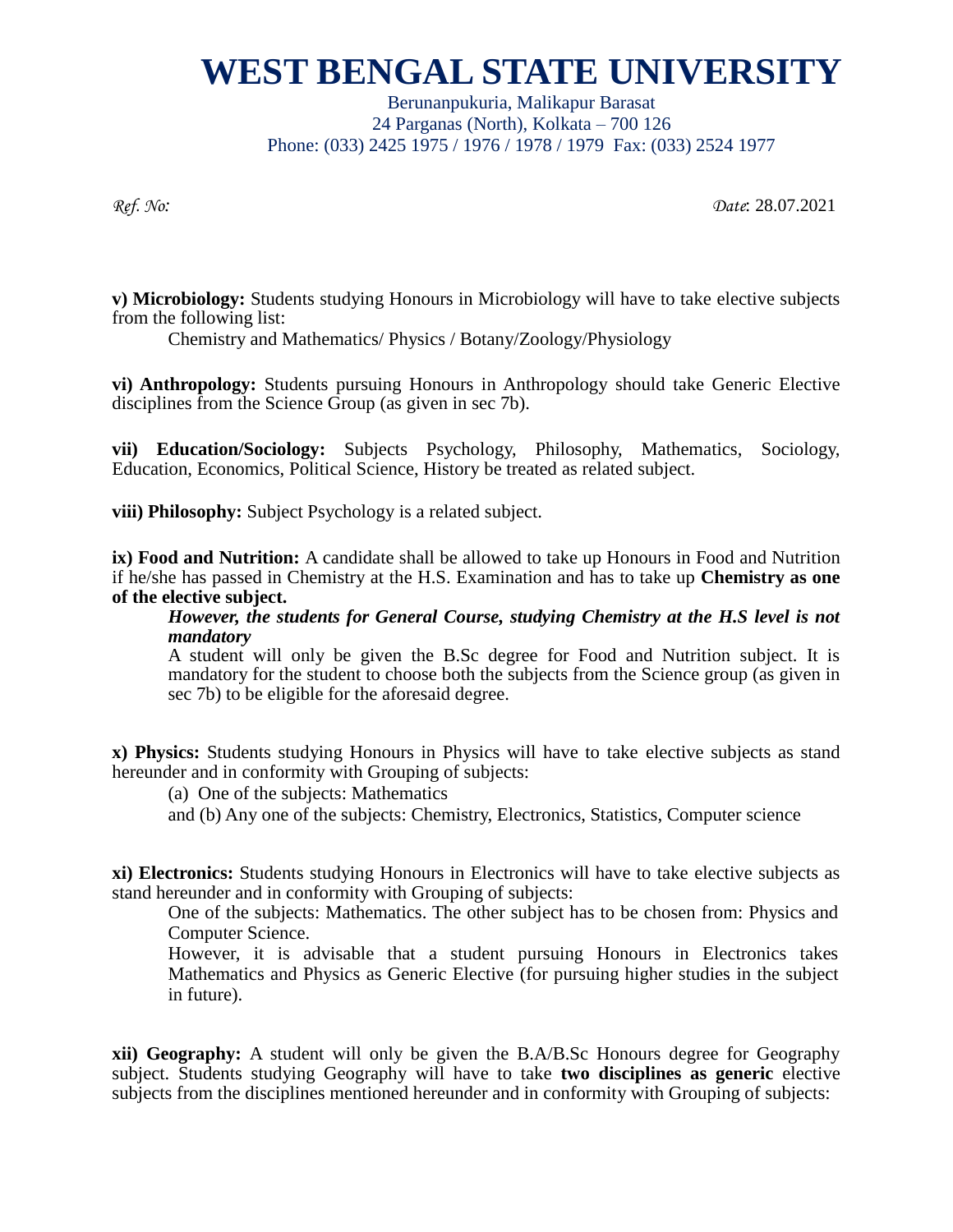Berunanpukuria, Malikapur Barasat 24 Parganas (North), Kolkata – 700 126 Phone: (033) 2425 1975 / 1976 / 1978 / 1979 Fax: (033) 2524 1977

*Ref. No: Date*: 28.07.2021

Mathematics, Statistics, Computer Science, Economics, Political Science, Zoology, Anthropology, Education, History

A student who wants to study B.A/B.Sc General with Geography as one of the Core subject will have to take the other two subjects from the disciplines mentioned hereunder and in conformity with Grouping of subjects:

Mathematics, Statistics, Computer Science, Economics, Political Science, Zoology, Anthropology, Education, History

**xiii) Computer Science:** Students studying Honours in Computer Science will have to take Generic Elective subjects as stand hereunder and in conformity with Grouping of subjects:

Two disciplines from the following list : Physics, Mathematics, Statistics, Electronics

**xiv) Computer Applications**: A student studying Computer Applications will be given B.Sc General Degree if he/she earns required number of credits in the structure appropriate for B.Sc General and chooses at least one discipline from science group besides Computer Applications.

A student studying Computer Applications will be given B.A. degree if he/she earns required number of credits in the structure appropriate for B.A. General and chooses the other main discipline (and not the Generic Elective) from Arts & Humanities group besides Computer Applications.

**xv) Travel and Tourism Management**: A student studying Honours in TTM will be given B.A Honours degree if he/she earns required number of credits in the structure appropriate for B. A (Hons) and chooses Generic Elective courses from the Arts and Humanities group.

A student studying Honours in TTM will be given B.Com Honours degree if he/she earns required number of credits in the structure appropriate for B. Com (Hons) and chooses Generic Elective courses from the Commerce group.

**xvi) Advertising and Sales Promotion**: A student studying Honours in ASP will be given B.A Honours degree if he/she earns required number of credits in the structure appropriate for B. A (Hons) and chooses Generic Elective courses from the Arts and Humanities group.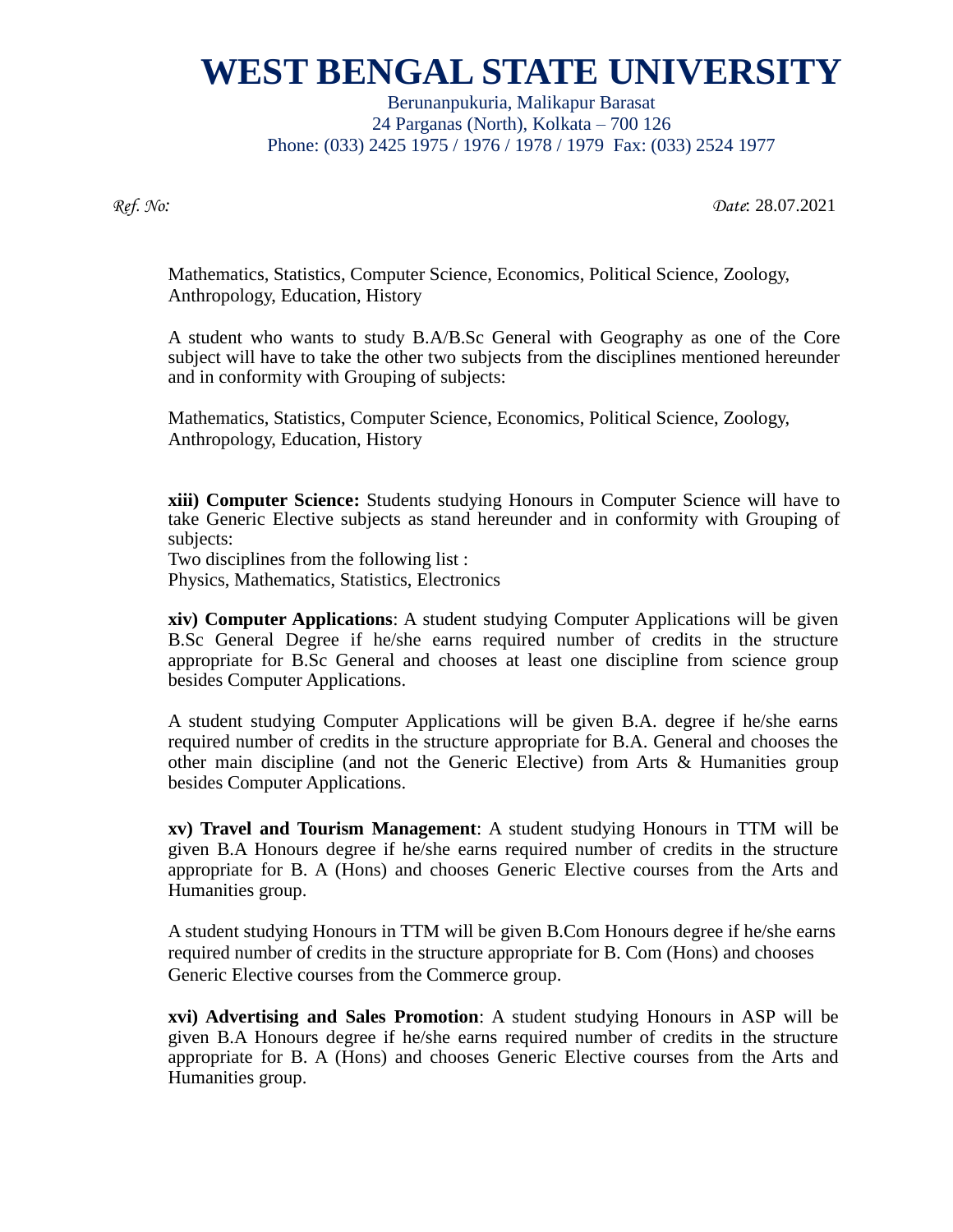Berunanpukuria, Malikapur Barasat 24 Parganas (North), Kolkata – 700 126 Phone: (033) 2425 1975 / 1976 / 1978 / 1979 Fax: (033) 2524 1977

*Ref. No: Date*: 28.07.2021

A student studying Honours in ASP will be given B.Com Honours degree if he/she earns required number of credits in the structure appropriate for B. Com (Hons) and chooses Generic Elective courses from the Commerce group.

### **7. Divisions of Honours and General subjects of B.A./B.Sc. courses under different disciplines:**

### **a) Arts & Humanities:**

History, English, Bengali, Hindi, Urdu, Political Science, Sanskrit, Pali, Philosophy, Sociology, Education, Arabic, Journalism & Mass Communication, Music, Physical Education, Human Rights, Film Studies, Travel & Tourism Management, Advertising and Sales Promotion, Women Studies

#### **b) Science:**

Physics, Zoology, Chemistry, Botany, Psychology, Mathematics, Molecular Biology, Statistics, Microbiology, Anthropology, Geography, Physiology, Economics, Defence Studies, Computer Science, Electronics, Biochemistry, Physical Education, Environmental Science, Food and Nutrition, Agriculture & Rural Development, Human Development, Industrial Fish and Fisheries

#### **c) Home Science:**

Human Development, Social Science

#### **8. Division of Commerce: Honours and General subjects of B.Com:**

A student admitted for the B. Com degree of the University shall be awarded a Honours or General degree of the University depending upon the courses chosen by the candidate.

#### **9. A candidate taking up Honours in B.A. Degree Course shall study:**

i) Honours in any one subject of the Humanities Group, which shall consist of 14 core courses (ACOR) and any two other subjects as Generic Elective Courses (HGEC) which shall consist of 4 courses (two courses from each discipline) taking at least one from Humanities Group.

ii) In addition to i) above, a candidate also has to do 4 courses in Discipline Specific Elective (ADSE) in his/her chosen Honours subject area.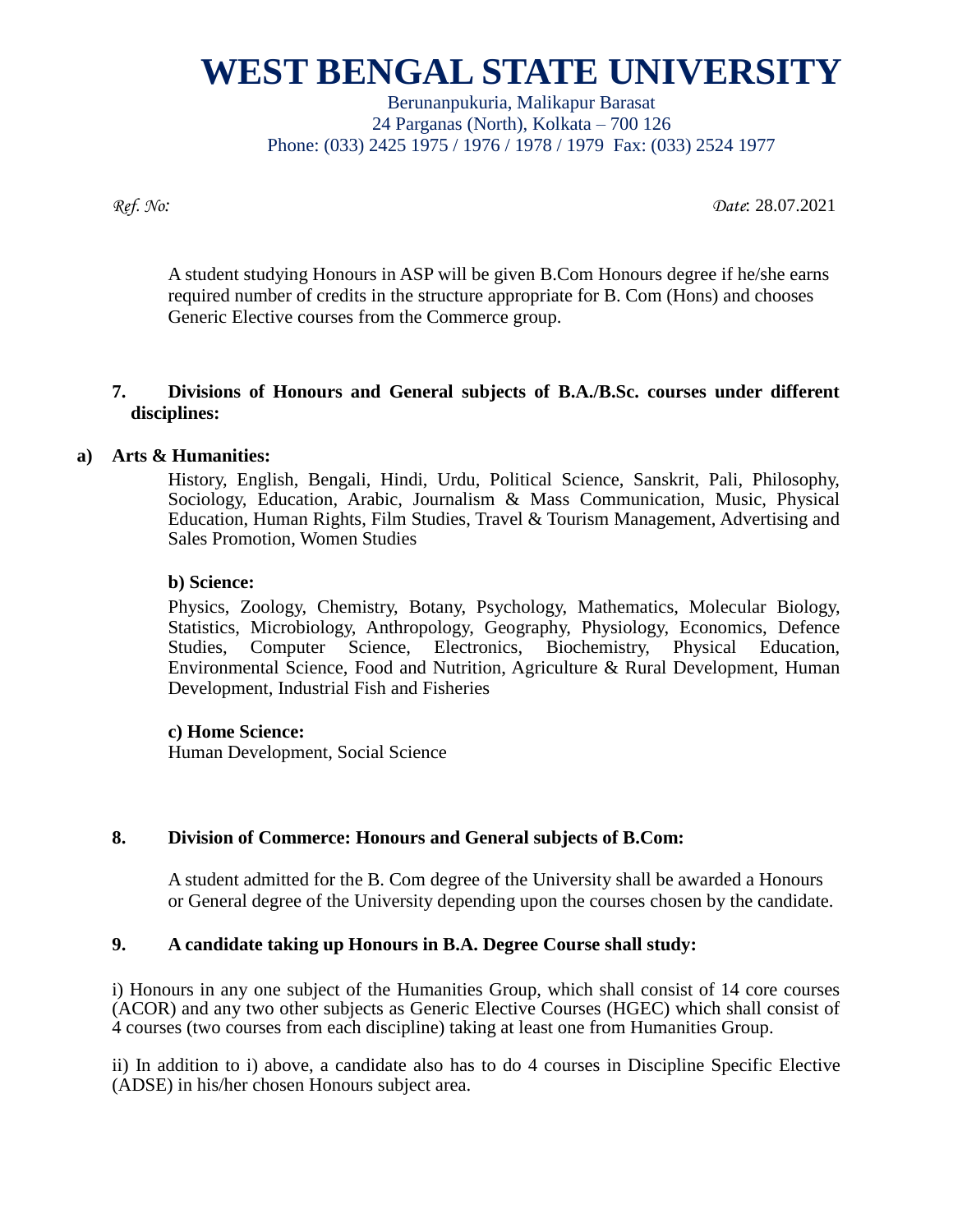Berunanpukuria, Malikapur Barasat 24 Parganas (North), Kolkata – 700 126 Phone: (033) 2425 1975 / 1976 / 1978 / 1979 Fax: (033) 2524 1977

*Ref. No: Date*: 28.07.2021

iii) However, that other things remaining the same, a candidate will be awarded B. A. (Hons) degree in the following science subjects, if both the Generic Elective subjects are chosen from the Arts & Humanities group:

a) Geography, b) Psychology, c) Economics d) Human Development

### **10. A candidate taking up General Course of study for the B.A. Degree shall study:**

i) Any two subjects from the Humanities Group, which shall consist of 8 core courses (GCOR) taking 4 courses from each discipline. In addition the candidate has to do 2 core courses in English language (ENGLCOR) and two core courses in Modern Indian Language (XXXLCOR).

ii) The candidate also has to choose 4 courses in Discipline Specific Elective (GDSE) in his/her above chosen 2 subject areas.

iii) The candidate also has to choose two courses from one subject (other than the subjects chosen above under sec 10.1) as a Generic Elective Course (GGEC).

> **For Geography and Psychology** : A student will be given B.A. General degree in Psychology if the candidate earns required number of credits in the structure appropriate for B.A. General and chooses the other main discipline (and not the Generic Elective) from Arts & Humanities group besides Psychology.

#### **11. A candidate taking up Honours Course for B. Sc. Degree shall study:**

i) Honours in any one subject of the Science Group, which shall consist of 14 core courses (ACOR) and any two other subjects as Generic Elective Courses (HGEC) which shall consist of 4 courses (two courses from each subject) taken from the Science Group.

ii) In addition to i) above, a candidate also has to do 4 courses in Discipline Specific Elective (ADSE) in his/her chosen Honours subject area.

iii) However, that other things remaining the same, a candidate may take up Honours course in the B.Sc. in the following subjects by taking atleast one Generic Elective subject from the Group of Science/Home Science.

a) Psychology, b) Economics c) Geography d)Human Development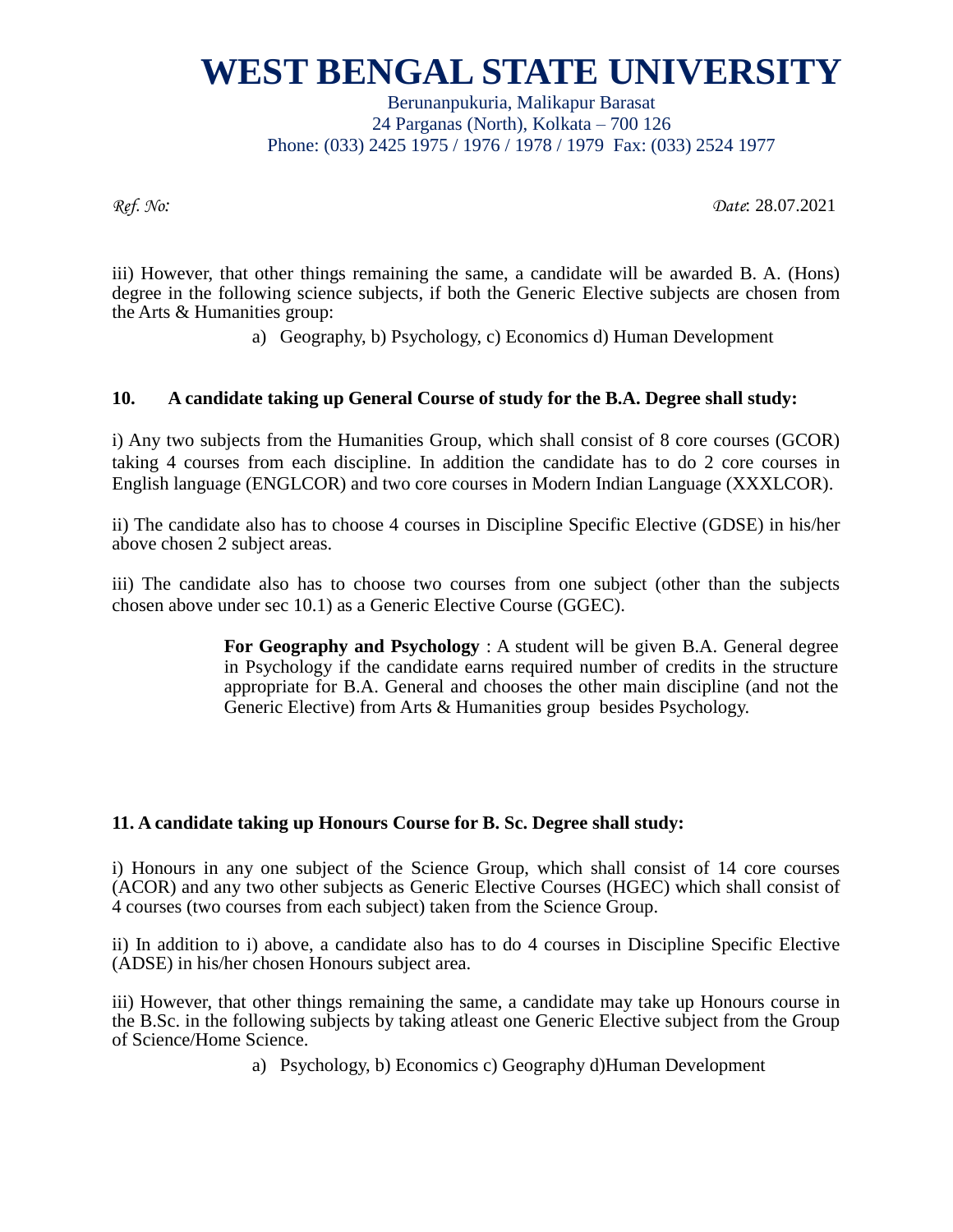Berunanpukuria, Malikapur Barasat 24 Parganas (North), Kolkata – 700 126 Phone: (033) 2425 1975 / 1976 / 1978 / 1979 Fax: (033) 2524 1977

*Ref. No: Date*: 28.07.2021

#### **12. A candidate taking up General course for the B. Sc. Degree shall study:**

- i) Any three subjects from the Science Group / Home Science Group which shall consist of 12 core courses (GCOR) taking 4 courses from each subject.
- ii) The candidate also has to choose 6 courses in Discipline Specific Elective (GDSE) in his/her above chosen 3 subject areas.
- iii) However, that other things remaining the same, a candidate may take up General course in B.Sc. in Economics/Psychology/Computer Applications/Human Development General if the candidate chooses any one subject from the Science/ Home Science Group.

#### **13. A candidate taking Honours course in B. Com degree shall study:**

- i) Honours in any one subject of the Commerce Group, shall consist of 14 core courses (ACOR) and any two other subjects as Generic Elective Courses (HGEC) which shall consist of 4 courses (two courses from each subject) taken from the Commerce Group.
- ii) In addition to 13i) above, a candidate also has to do 4 courses in Discipline Specific Elective (ADSE) in his/her chosen Honours subject area.

#### **14. A candidate taking General Course in B.Com. degree shall study:**

- i) Any two subjects from the Commerce Group, which shall consist of 8 core courses (GCOR) taking 4 courses from each subject. In addition the candidate has to do 2 core courses in English language (ENGLCOR) and two core courses in Modern Indian Language (LCOR).
- ii) The candidate also has to choose two courses from one subject (other than the subjects chosen above under sec 14.1) as a Generic Elective Course (GGEC)
- iii) The candidate also has to choose 4 courses in Discipline Specific Elective (GDSE) in his/her above chosen 2 subject areas.

#### **15. A candidate taking General Course in B.Com./B.A./B. Sc degree shall study:**

i) In addition to what has been mentioned above a candidate under the General stream has to complete two courses under Ability Enhancement Compulsory Course. One such course shall be in Environmental Science (ENVSAEC) and the other course will be communicative course either in English (ENGSAEC) or any Modern Indian Language (MIL) (SAEC).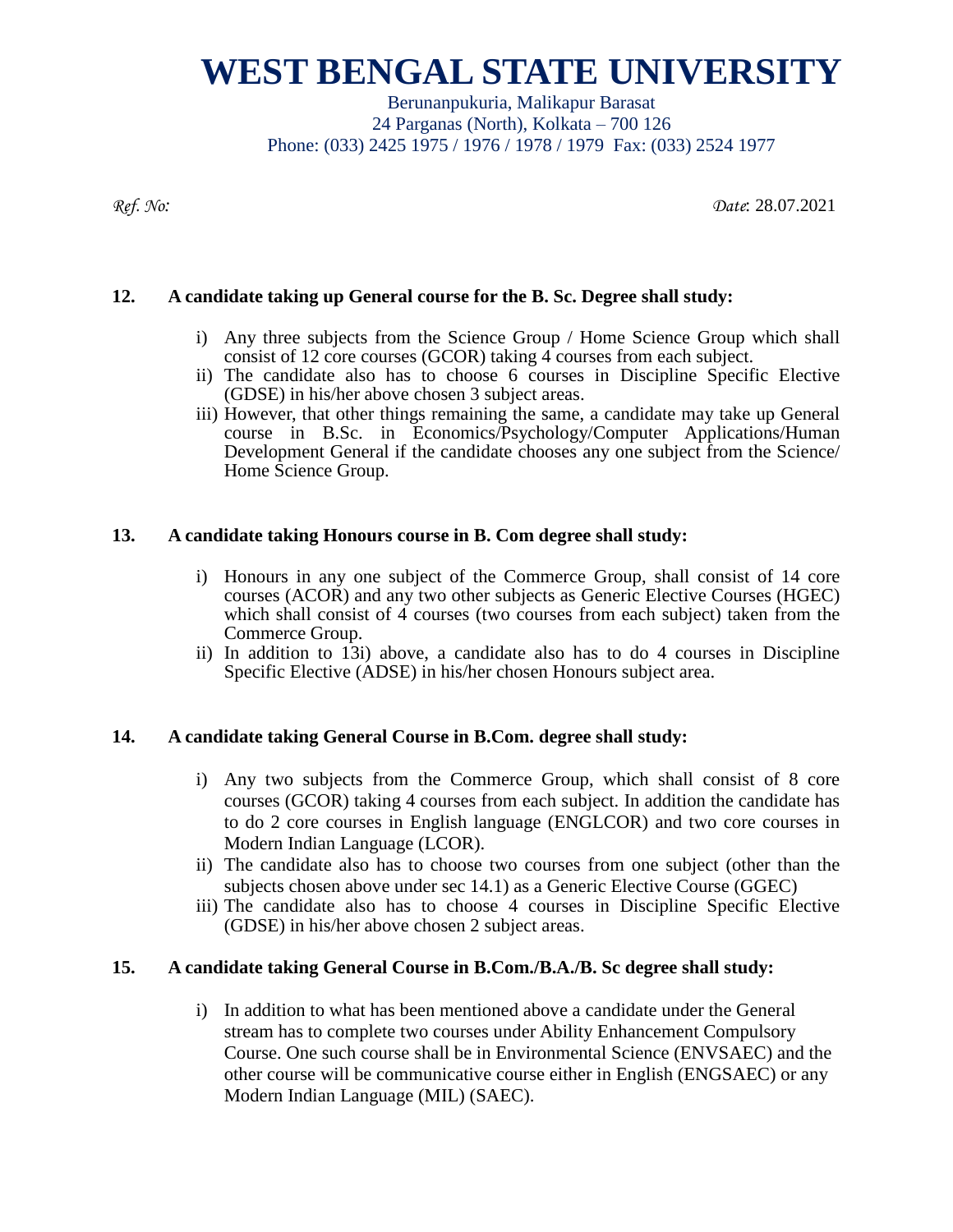Berunanpukuria, Malikapur Barasat 24 Parganas (North), Kolkata – 700 126 Phone: (033) 2425 1975 / 1976 / 1978 / 1979 Fax: (033) 2524 1977

*Ref. No: Date*: 28.07.2021

ii) The candidate also has to study 4 Skill Enhancement courses (SEC) from any subject of his choice across the different disciplines offered by the institute where he/she is studying.

### **16. A candidate taking Honours Course in B.Com./B.A./B. Sc degree shall study:**

- i) In addition to what has been mentioned above a candidate under the Honours stream has to complete two courses under Ability Enhancement Compulsory Course. One such course shall be in Environmental Science (ENVSAEC) and the other course will be communicative course either in English (ENGSAEC) or any Modern Indian Language (MIL) (SAEC).
- ii) The candidate also has to study 2 Skill Enhancement courses (SEC) from any subject of his choice across the different disciplines offered by the institute where he/she is studying. Paper code for the courses will be SSEC.

### **17. Interdisciplinary Subjects**

Any B.A./B. Com Student can choose any Science subject as a HGEC or GGEC course and all such candidates shall be admitted on the basis of the Admission Test/Screening to be conducted by the College Authority Concerned to assess the aptitude of the candidate in the relevant subject. The above condition is not applicable for Economics, Computer Application and Psychology disciplines.

#### **18. Post-admission Stipulations:**

i) Colleges have the freedom to hold any number of tests and examinations of its own students. However, Colleges will not hold any elimination/qualifying test in the midway for students admitted to the different Course of Studies.

ii) The evaluation and assessment pattern under CBCS system will be regulated as per provisions of the regulation which will be in force at the time of the said examination. Any dispute regarding the above would be resolved by the relevant Examination rules and regulations set up by the University or by the Executive Council.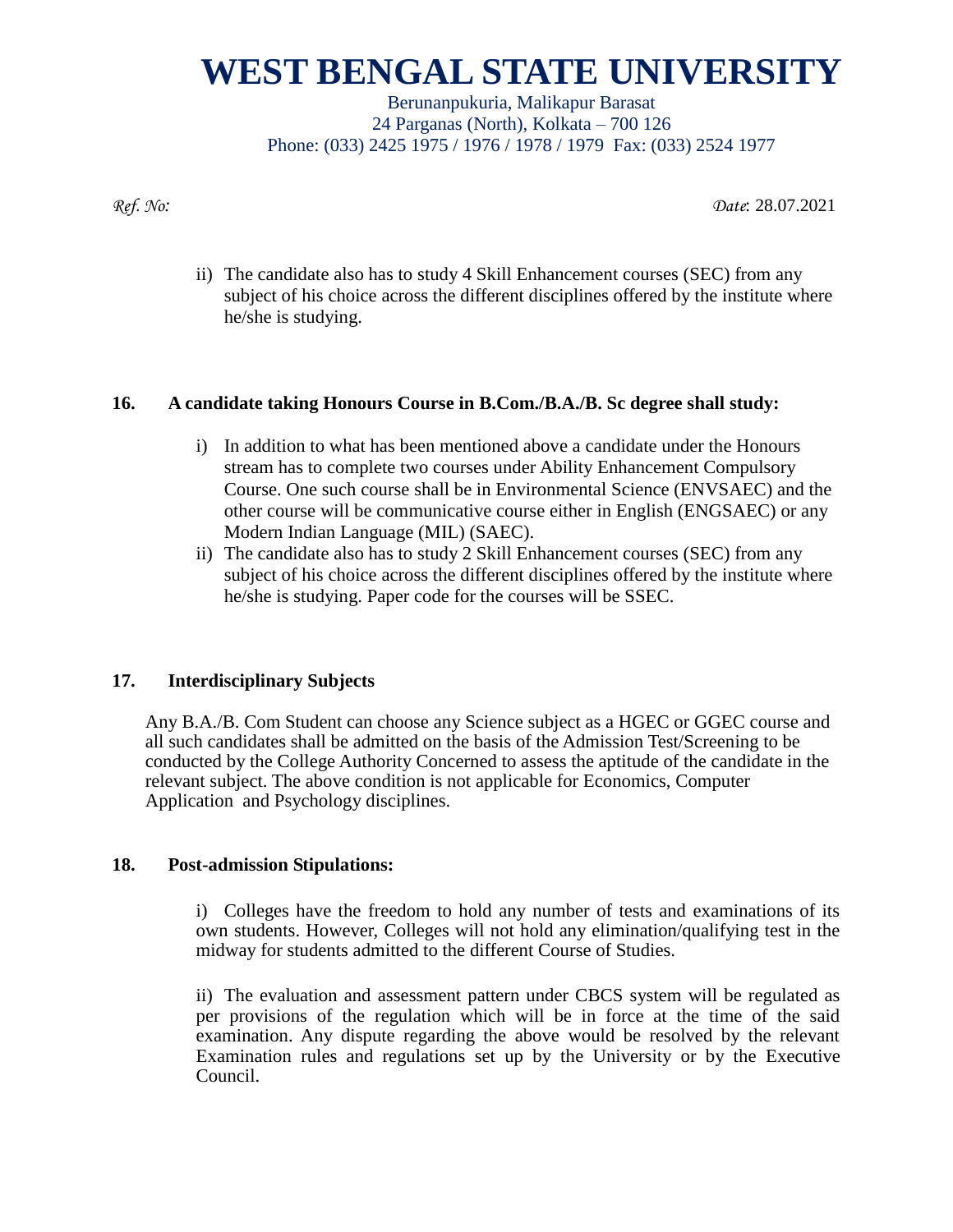Berunanpukuria, Malikapur Barasat 24 Parganas (North), Kolkata – 700 126 Phone: (033) 2425 1975 / 1976 / 1978 / 1979 Fax: (033) 2524 1977

*Ref. No: Date*: 28.07.2021

iii) It is expected that the semester examinations will be held every six months as per the academic calendar which will be duly intimated in advance by the University.

### **19. B. A. (Hons) in Music and B. A. (General) with Music as a subject:**

**A** i) A candidate taking up B. A. (Hons.) in Music must get 45% marks in the

aggregate and 45% marks in the subject Music, in the pre-qualifying examination. **OR**

ii) 50% marks in the subject Music at the pre-qualifying examination.

### **OR**

iii) 45% marks in aggregate when the candidate has not studied the subject Music in the Pre-qualifying exam. Such candidates shall be admitted on the basis of the Admission Test/Screening to be conducted by the College Authority Concerned.

- iv) If student takes music as his/her Honours discipline and two other subjects as HGEC from arts/humanities group and earns the required credits then he/she will be awarded B.A. (Hons) in Music.
- v) If a B.A. general student chooses music as a main discipline then he or she will be awarded B.A. General Degree with Music as a subject after earning of the stipulated credits.
- B) **Music as a GGEC course:** Any B.A. General Student can chose music as a GGEC course and such candidates shall be admitted on the basis of the Admission Test/Screening to be conducted by the College Authority Concerned.

#### **20. BBA (Bachelor of Business Administration):**

i) The minimum qualification for admission to the 1st year of the B.B.A. course shall be a pass in Higher Secondary (General/Vocational) from West Bengal Council of Secondary Education or any other equivalent qualification recognized by the West Bengal State University with at least 55% marks for General Candidates (50% for S.C./S.T. Candidates). There shall be no common Admission Test; instead College(s) shall hold group discussions followed by interview for such admission. There shall be option to the Colleges for holding Written Admission Test.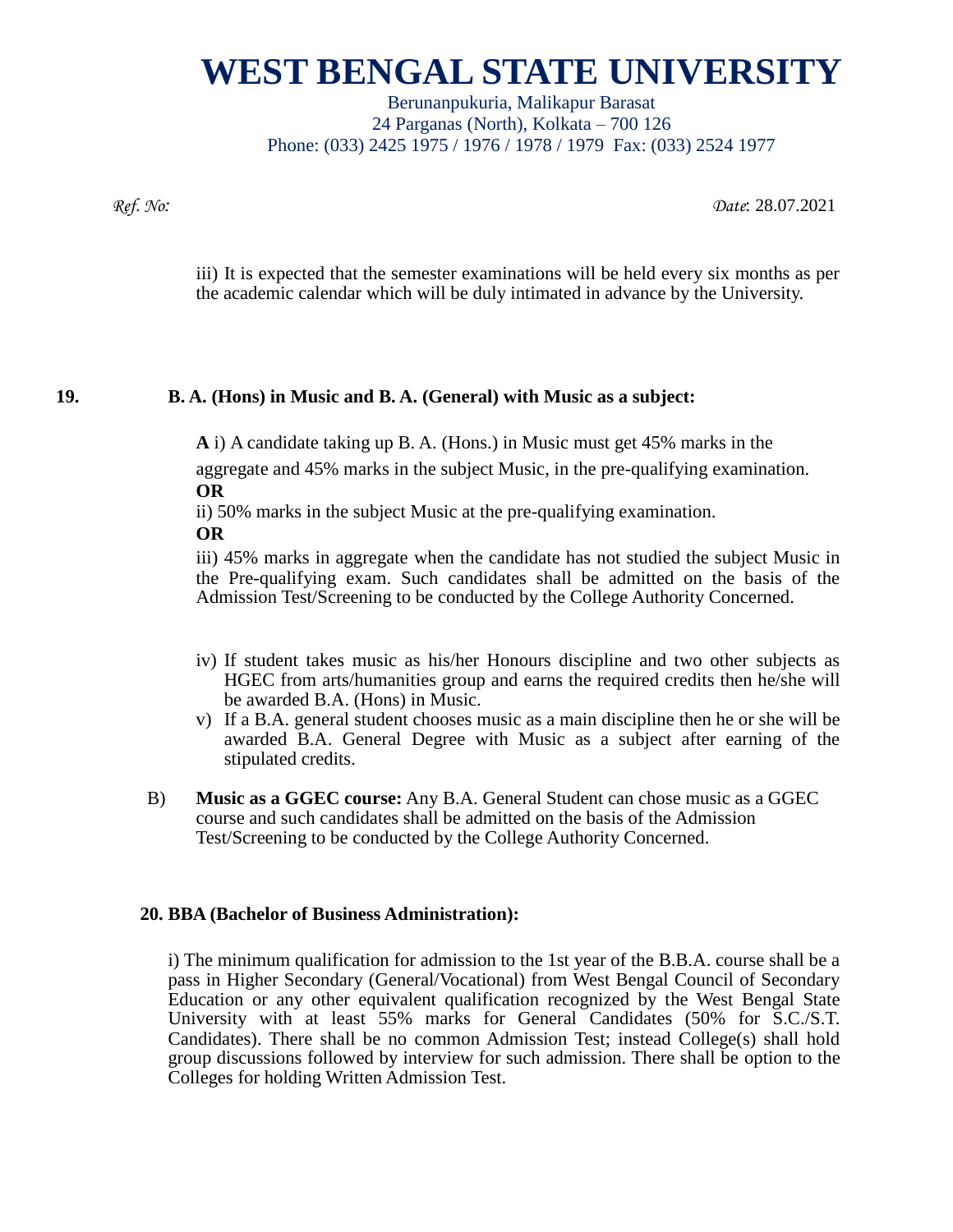Berunanpukuria, Malikapur Barasat 24 Parganas (North), Kolkata – 700 126 Phone: (033) 2425 1975 / 1976 / 1978 / 1979 Fax: (033) 2524 1977

*Ref. No: Date*: 28.07.2021

ii) The medium of instruction for the B.B.A. course shall be English and candidates will have to answer the examination papers in English only.

iii) B.B.A. Course shall be a 6 semester course extending over three academic years.

#### **21. Foreign Nationals:**

The candidate (**Foreign Nationals**) will have to show "Original Copy" of Certificate of Madhyamik (or equivalent), Certificate of Higher Secondary (or equivalent) and original Passport (along with Visa) at the time of admission. **Foreign Nationals will have to pay the fees five times higher than the Indian Nationals.** Their papers must be duly endorsed by the local Embassies/Consulates/High Commissions, whichever is applicable and their visa period must cover the period required to complete the course.

#### **22. College Transfer:**

Transfer of candidates from one affiliated college to another will be possible as per the provisions laid out in the regulation of CBCS system which will be in force at the relevant time. However, in all cases such transfers will be effected after due approval of the application of the candidate concerned alongwith requisite non refundable fees to the University administration without contravening the provisions of the Regulation inforce. *All applications for transfer have*  to be made to the University authority within 15 days of commencement of the relevant *semester. The applications must also contain the attendance of the student in that semester.* The University reserves the right to approve or reject such applications of transfer and it cannot be treated as a matter of right on behalf of the applicant concerned.

#### **23. Re-admission:**

In case of discontinuation of Studies, the candidate concerned can be permitted only fresh admission with the issuance of new Registration (in cancellation of the earlier registration) after submission of an affidavit from a  $1^{\overline{st}}$  class Judicial Magistrate that he/she has not taken admission under any other University/Institution in the intervening period . All such cases of fresh admission have to be preceded with the cancellation of earlier registration. For all such readmission the provisions of this regulation in consonance with the Act and Statute of the University and the guidelines issued by the West Bengal Higher Education Council from time to time should be followed.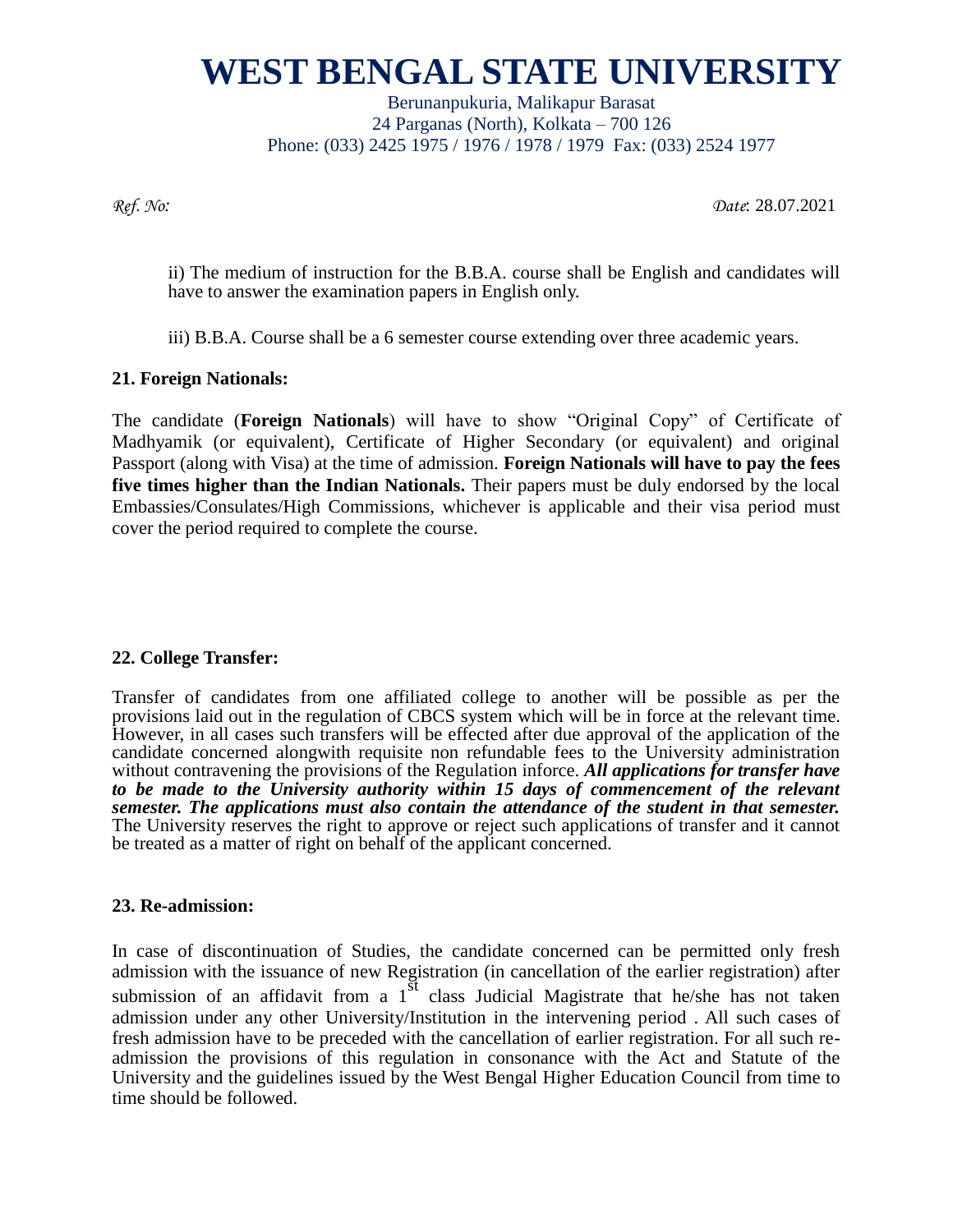Berunanpukuria, Malikapur Barasat 24 Parganas (North), Kolkata – 700 126 Phone: (033) 2425 1975 / 1976 / 1978 / 1979 Fax: (033) 2524 1977

*Ref. No: Date*: 28.07.2021

#### **24. Completion of UG Course:**

As per UGC norms, a candidate has to complete the Under Graduate Course (6 semesters) within 5 years (five years) from the date of Registration.

i) A student enrolled for a Honours degree of the University shall be awarded the same if he/she completes a total course of 140 credits alongwith the mandatory satisfactory completion of the different courses under the said course for the aforesaid degree.

ii) A student enrolled for a General degree of the University shall be awarded the same if he/she completes a total course of 120 credits alongwith the mandatory satisfactory completion of the different courses under the said course for the aforesaid degree.

25. **The admission to the UG courses under CBCS regulations shall be followed strictly on the basis of the aforesaid regulations as per provisions mentioned above. However, in cases where the provisions fail to clarify any regulation or is ambiguous in its interpretation, the matter shall be referred to the Hon'ble Vice Chancellor whose decision in the said matter would be final. The Vice Chancellor's decision shall be communicated to the Executive Council of the University.** 

26. For all admission and re-admission cases, the provisions of this regulation in consonance with the Act and Statute of the University, guidelines issued by the West Bengal Higher Education Council and Department of Higher Education, Govt. of West Bengal from time to time should be strictly followed.

Botta Eegistrar (Officiating)<br>West Bengal State University<br>Barasat, Kolkata-700126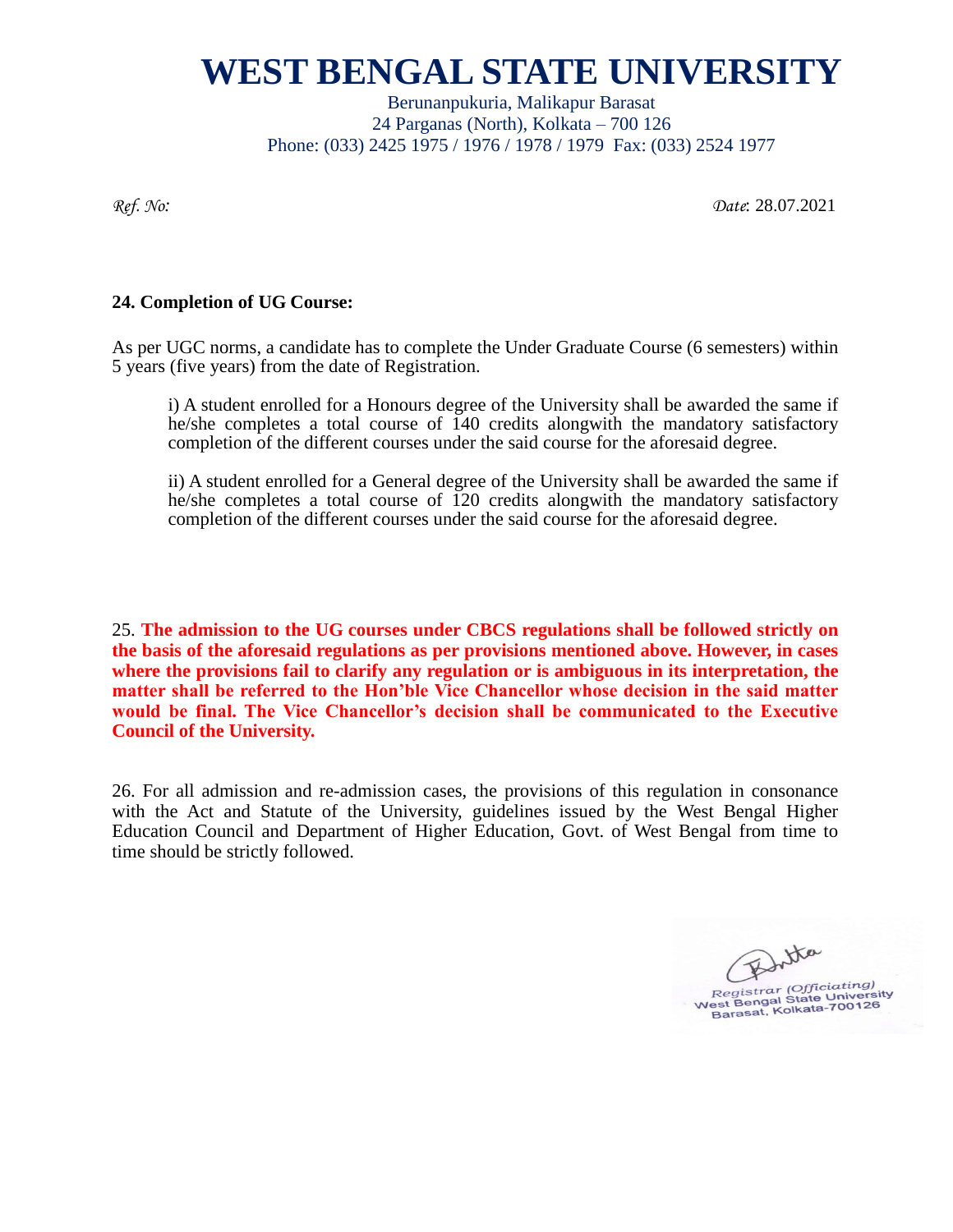Berunanpukuria, Malikapur Barasat 24 Parganas (North), Kolkata – 700 126 Phone: (033) 2425 1975 / 1976 / 1978 / 1979 Fax: (033) 2524 1977

*Ref. No: Date*: 28.07.2021

### **NOTIFICATION**

It is notified for all concerned, that those Under Graduate Students who have cleared their 10+2 Course during the *period 2015 to 2017 with break in studies and now willing to continue studies may get admitted in the Under Graduate General Courses in the Academic Session 2021-22***.** The admission is strictly Provisional Admission in the *B.A/B.Sc/B.Com/B.Mus and other Under Graduate General Courses only***,** strictly in compliance with the Regulation of Admission of the University and the intake capacity of the college**.** *The college admitting such students must get University endorsements within one month prior from the last date of admission. The University shall take the final decision regarding regularity of the provisional admission and convey the same to the concerned college accordingly.* However the students who have cleared their  $10+2$ courses in the period 2018 – 2021 are eligible for admission to Under Graduate Honours courses.

> By the order of the Hon'ble Vice Chancellor  $Sd$ <sup>-</sup> Registrar (Officiating)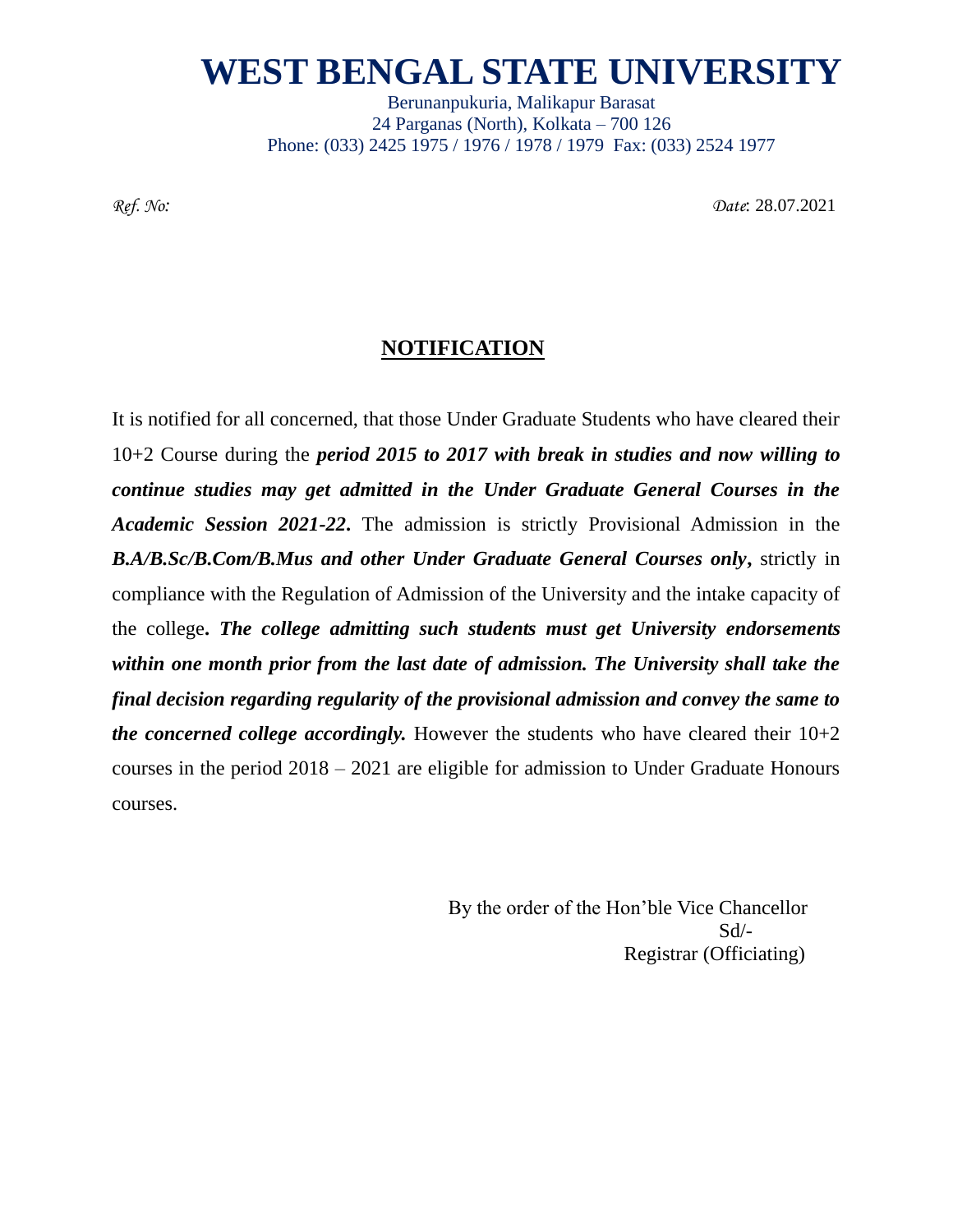### Berunanpukuria, Malikapur Barasat 24 Parganas (North), Kolkata – 700 126 Phone: (033) 2425 1975 / 1976 / 1978 / 1979 Fax: (033) 2524 1977

*Ref. No: Date*: 28.07.2021

### **A. Honours and General Subjects (B.A/B.Sc)**

| <b>SUBJECTS</b>                                  | <b>ABBREVIATIONS</b> |                | <b>SUBJECTS</b>                        | <b>ABBREVIATIONS</b> |                |
|--------------------------------------------------|----------------------|----------------|----------------------------------------|----------------------|----------------|
|                                                  | <b>HONOURS</b>       | <b>GENERAL</b> |                                        | <b>HONOURS</b>       | <b>GENERAL</b> |
| <b>ARABIC</b>                                    |                      | ARBG           | <b>GEOGRAPHY</b>                       | <b>GEOA</b>          | <b>GEOG</b>    |
| <b>BENGALI</b>                                   | <b>BNGA</b>          | <b>BNGG</b>    | <b>HISTORY</b>                         | <b>HISA</b>          | <b>HISG</b>    |
| <b>ENGLISH</b>                                   | <b>ENGA</b>          | <b>ENGG</b>    | <b>HUMAN</b><br><b>DEVELOPMENT</b>     | <b>HMDA</b>          | <b>HMDG</b>    |
| <b>HINDI</b>                                     | <b>HINA</b>          | <b>HING</b>    | <b>HUMAN RIGHTS</b>                    |                      | <b>HURG</b>    |
| <b>SANSKRIT</b>                                  | SANA                 | <b>SANG</b>    | <b>JOURNALISM</b>                      | JORA                 | <b>JORG</b>    |
| <b>URDU</b>                                      | <b>URDA</b>          | <b>URDG</b>    | <b>MATHEMATICS</b>                     | <b>MTMA</b>          | <b>MTMG</b>    |
| <b>ANTHROPOLOGY</b>                              | <b>ANTA</b>          | <b>ANTG</b>    | <b>MICROBIOLOGY</b>                    | <b>MCBA</b>          | <b>MCBG</b>    |
| <b>BOTANY</b>                                    | <b>BOTA</b>          | <b>BOTG</b>    | MOLECULAR BIOLOGY                      |                      | <b>MLBG</b>    |
| <b>CHEMISTRY</b>                                 | <b>CEMA</b>          | <b>CEMG</b>    | <b>MUSIC</b>                           | <b>MUCA</b>          | <b>MUCG</b>    |
| <b>COMPUTER SCIENCE</b>                          | <b>CMSA</b>          | <b>CMSG</b>    | <b>PHILOSOPHY</b>                      | <b>PHIA</b>          | <b>PHIG</b>    |
| DEFENCE STUDIES                                  |                      | <b>DFSG</b>    | <b>PHYSICS</b>                         | <b>PHSA</b>          | PHSG           |
| <b>ECONOMICS</b>                                 | <b>ECOA</b>          | ECOG           | PHYSIOLOGY                             | <b>PHYA</b>          | PHYG           |
| <b>EDUCATION</b>                                 | <b>EDCA</b>          | ${\rm EDCG}$   | POL.SCIENCE                            | <b>PLSA</b>          | <b>PLSG</b>    |
| <b>ELECTRONICS</b>                               | <b>ELTA</b>          | <b>ELTG</b>    | <b>SOCIOLOGY</b>                       | <b>SOCA</b>          | SOCG           |
| <b>FILM STUDIES</b>                              |                      | <b>FMSG</b>    | <b>STATISTICS</b>                      | <b>STSA</b>          | <b>STSG</b>    |
| FOOD & NUTRITION                                 | <b>FNTA</b>          | <b>FNTG</b>    | ZOOLOGY                                | <b>ZOOA</b>          | <b>ZOOG</b>    |
| <b>AGRI CULTURE &amp; RURAL</b><br>DEV.          | <b>ARDA</b>          | <b>ARDG</b>    | PHYSICAL EDUCATION                     |                      | PEDG           |
| <b>INDUSTRIAL FISH &amp;</b><br><b>FISHERIES</b> | <b>IFFA</b>          |                | <b>COMPUTER</b><br><b>APPLICATIONS</b> |                      | <b>CMAG</b>    |